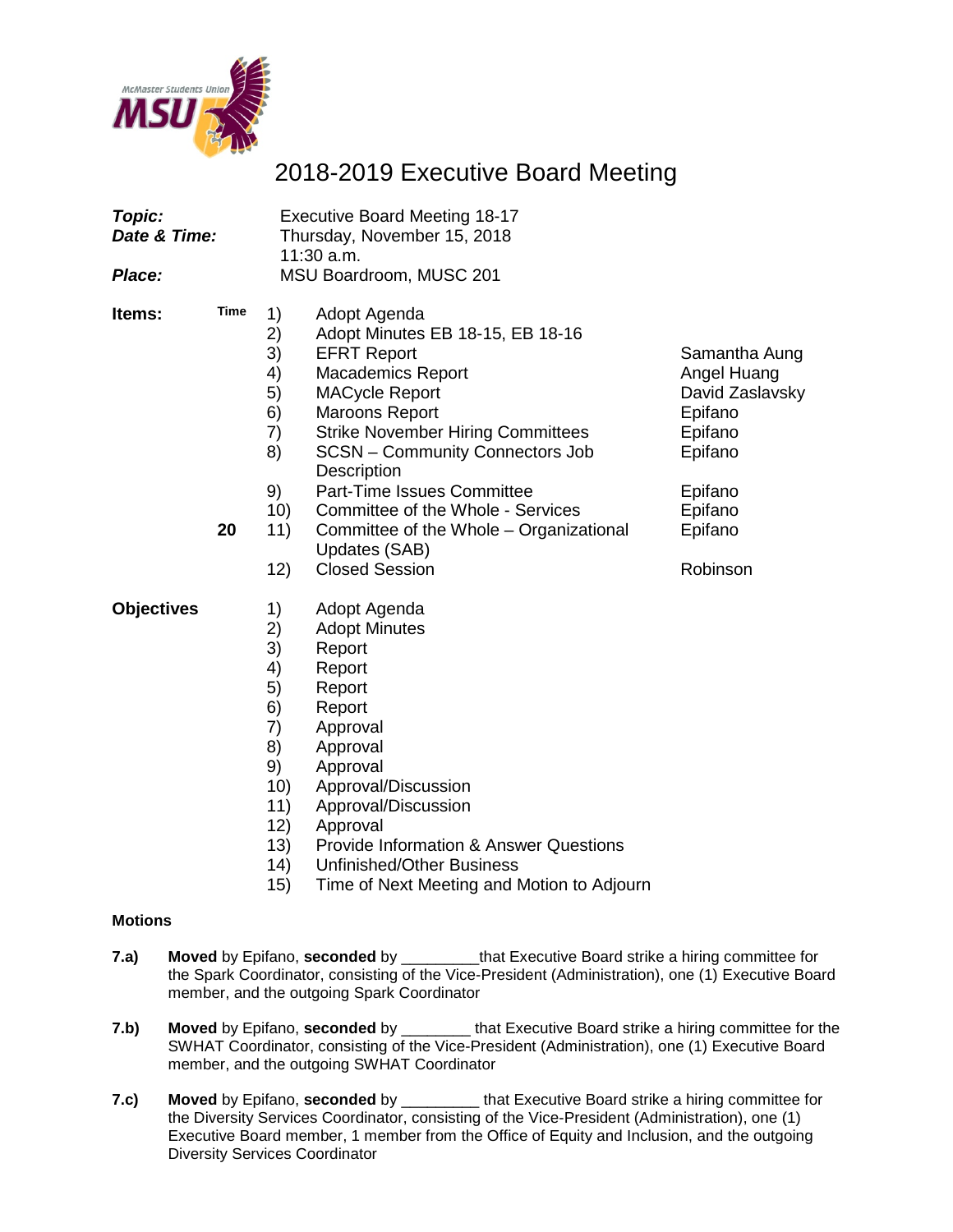- **7.d) Moved** by Epifano, **seconded** by \_\_\_\_\_\_\_\_\_ that Executive Board strike a hiring committee for the SHEC Coordinator, consisting of the Vice-President (Administration), two (2) Executive Board member, and a representative from SWC
- **7.e) Moved** by Epifano, **seconded** by \_\_\_\_\_\_\_\_\_ that Executive Board strike a hiring committee for the Pride Community Centre Coordinator, consisting of the Vice-President (Administration), one (1) Executive Board member, a representative from EIO, and the outgoing Pride Community Centre Coordinator
- **7.f) Moved** by Epifano, **seconded** by \_\_\_\_\_\_\_\_\_ that Executive Board strike a hiring committee for the WGEN Coordinator, consisting of the Vice-President (Administration), one (1) Executive Board member, and the outgoing WGEN Coordinator
- **8. Moved** by Epifano, **seconded** by \_\_\_\_\_ that the Executive Board approve the changes to the SCSN – Community Connectors job description, as circulated and attached.
- **9. Moved** by Epifano, seconded by \_\_\_\_ that the Executive Board approve the creation and structure of Option # \_\_\_ of the Part-Time Issues Committee pilot, effective immediately until November 1, 2019 concluding with a review of the Committee.
- **10. Moved** by Epifano, **seconded** by \_\_\_\_ that the Executive Board move into Committee of the Whole to discuss the Services that presented the meeting before. (WGEN, Diversity Services, FCC, PCC)
- **11. Moved** by Epifano, **seconded** by \_\_\_\_ that the Executive Board move into Committee of the Whole to discuss the topic on the agenda, as circulated.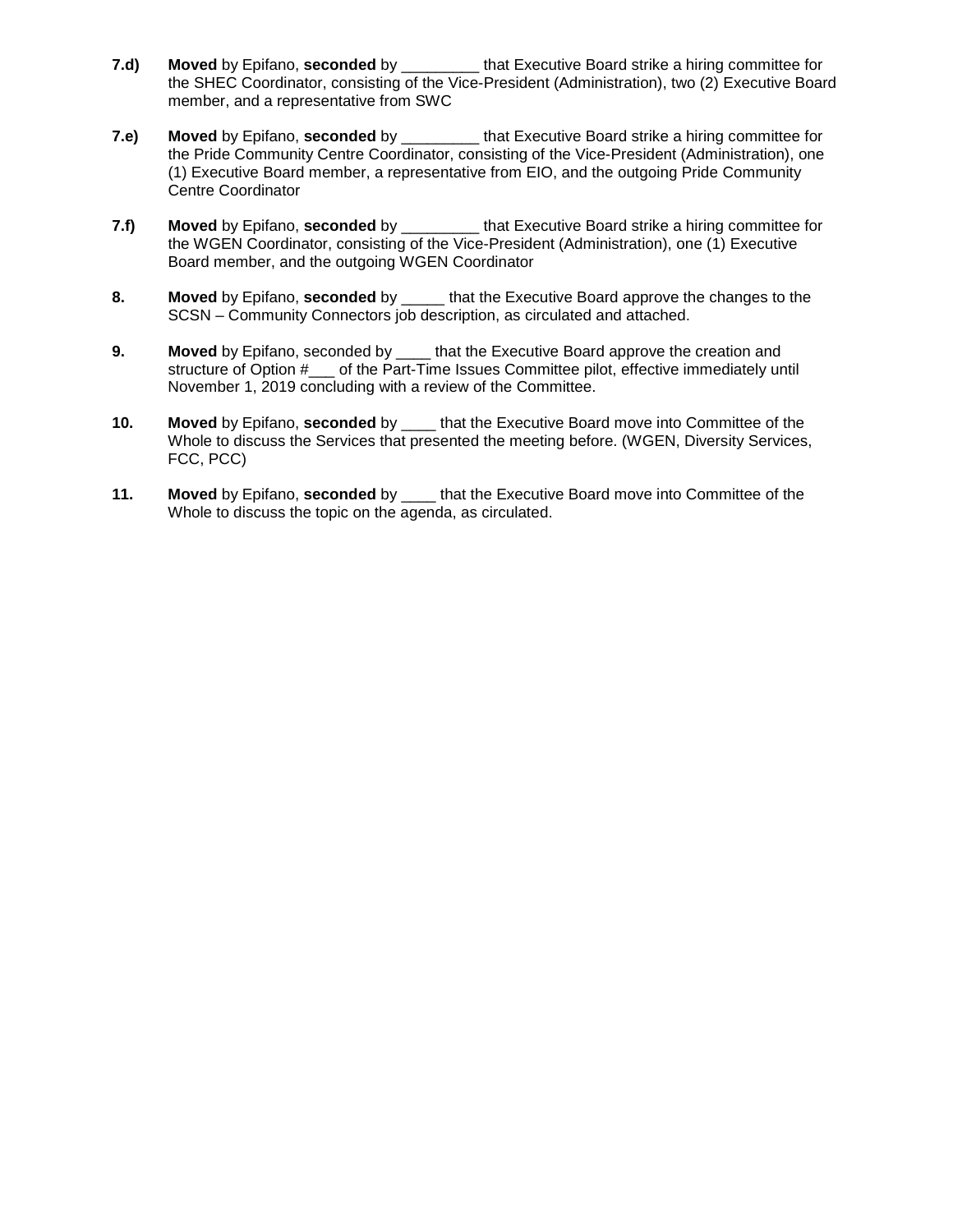#### **Executive Board Meeting 18-17 Thursday, November 15, 2018 @ 11:30am MSU Boardroom, MUSC room 201**

#### **Called to Order 11:34am**

| Present               | Epifano, Florean, Gandzi, Hackett, Robinson, Roshan, Warwani                                                                                                        |  |
|-----------------------|---------------------------------------------------------------------------------------------------------------------------------------------------------------------|--|
| Late                  |                                                                                                                                                                     |  |
| Absent                | Bertolo, Farah                                                                                                                                                      |  |
| <b>Others Present</b> | J. McGowan (General Manager), V. Scott (Recording Secretary), M. Wooder<br>(MCD), Maddison Hampel (Operations Coordinator), Angel Huang (Macademics<br>Coordinator) |  |

#### **1. Adopt Agenda**

**Moved** by Robinson, **seconded** by Warwani to adopt the agenda, as presented.

#### **Amendment**

- **Epifano Strike the Macycle Report**
- **Epifano** move Macademics Report to be first

**Moved** by Robinson, **seconded** by Warwani to adopt the agenda, as amended.

#### **Passes Unanimously**

#### **2. Adopt Minutes**

**Moved** by Roshan, **seconded** by Florean to adopt the minutes from Executive Board meetings 18-15 – November 1, 2018, and 18-16 – November 8, 2018, as circulated.

#### **Passes Unanimously**

#### **3. Macademics Report – Angel Huang presented**

**Huang summarized the report.** 

#### **Questions**

- Roshan asked Huang to elaborate more about the partnership with MacPherson. Huang responded that the role was to liaise the service with the team.
- **Hackett asked if Huang was tracking hours for the student partners program. Huang responded that the** hours of collaboration hasn't been counted before in the role but they will be adding on hours within the ptm role.
- Wooder asked if Huang took into account, budget-wise, the move to CIBC Hall. Huang responded that given the discount it wasn't much, but that they were concerned about the AVtek rental. Wooder responded that Huang shouldn't worry about the cost as it would be an internal charge.
- Huang stated that this year they wanted to seek out sponsorship from the Community and they are testing the waters to see what might be available to them. Wooder stated that they should get in touch with Vlad from Underground.
- Warwani stated that the service has been consistently doing a great job. They suggested the idea of having an SRA member post a vlog every couple of weeks as that might increase engagement.

#### **4. EFRT Report – report attached**

**Epifano went over the report.**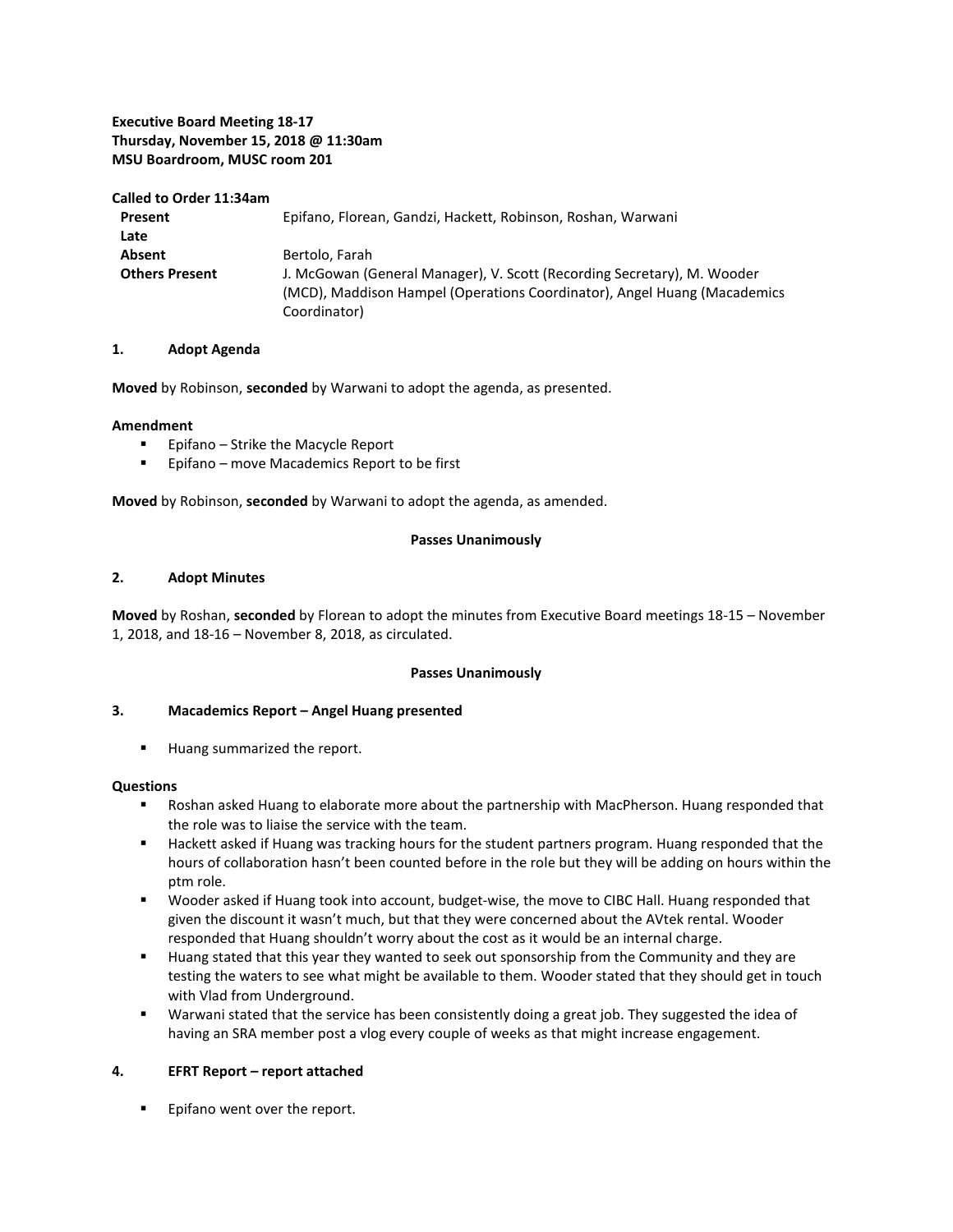#### **Questions**

- **E** Epifano informed the Board that the standards for CPR training have changed so they will be changing their classes to have it align.
- **Hampel asked if they could be let known when the emergency protocol has been implemented.**
- **FIOT** Florean asked for an update on the radio system. Robinson responded that they haven't made the move yet as it would have to go to the SRA.

#### **5. Maroons Report – Epifano presented**

**Epifano summarized the report.** 

#### **Questions**

- Warwani asked if it would be useful if SCSN or Municipal Affairs could create a checklist on what questions to ask for the Housing livestream. They stated that it would be useful because sometimes students will go viewing place and not know what to ask landlords.
- Florean asked how the SCSN working in collaboration going. Epifano responded that she hasn't heard so she reached out to Rohan for feedback.

#### **6. Strike November Hiring Committees**

**Moved** by Epifano, **seconded** by Warwani that the Executive Board move motions 6.a to 6.f omnibus.

#### **Passes Unanimously**

**Moved** by Epifano, **seconded** by Roshan that Executive Board strike a hiring committee for the Spark Coordinator, consisting of the Vice-President (Administration), one (1) Executive Board member, and the outgoing Spark Coordinator.

#### **Passes Unanimously**

**Moved** by Epifano, **seconded** by Roshan that Executive Board strike a hiring committee for the SWHAT Coordinator, consisting of the Vice-President (Administration), one (1) Executive Board member, and the outgoing SWHAT Coordinator

#### **Passes Unanimously**

**Moved** by Epifano, **seconded** by Roshan that Executive Board strike a hiring committee for the Diversity Services Coordinator, consisting of the Vice-President (Administration), one (1) Executive Board member, 1 member from the Office of Equity and Inclusion, and the outgoing Diversity Services Coordinator

#### **Passes Unanimously**

**Moved** by Epifano, **seconded** by Roshan that Executive Board strike a hiring committee for the SHEC Coordinator, consisting of the Vice-President (Administration), two (2) Executive Board member, and a representative from SWC

#### **Passes Unanimously**

**Moved** by Epifano, **seconded** by Roshan that Executive Board strike a hiring committee for the Pride Community Centre Coordinator, consisting of the Vice-President (Administration), one (1) Executive Board member, a representative from EIO, and the outgoing Pride Community Centre Coordinator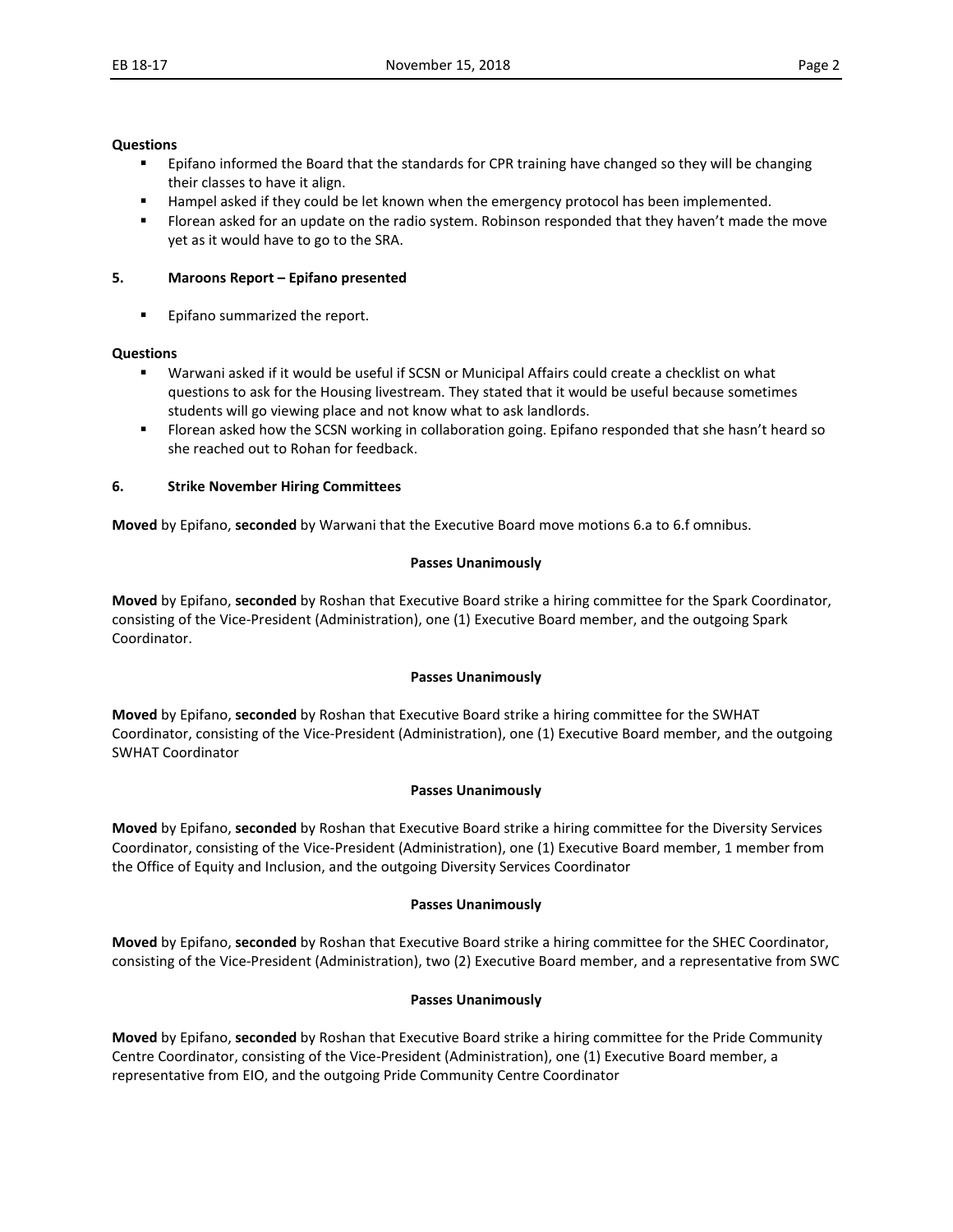#### **Passes Unanimously**

**Moved** by Epifano, **seconded** by Roshan that Executive Board strike a hiring committee for the WGEN Coordinator, consisting of the Vice-President (Administration), one (1) Executive Board member, and the outgoing WGEN Coordinator

#### **Passes Unanimously**

#### **The following Executive Board members are on the following Hiring Committees:**

- Spark Roshan, Hackett alternate
- SWHAT Florean, Robinson alternate
- Diversity Gandzi, Florean alternate
- SHEC Warwani, Roshan, Florean alternate
- PCC Hackett, Bertolo alternate
- WGEN Hackett, Warwani alternate

#### **7. SCSN Community Connector Job Description**

- **Epifano went over the memo with the Board.**
- The Board discussed the job description and felt that it wasn't up to par to try and get more volunteers. The Board asked Epifano to pass on the changes they would like to see to be brought forward at the next meeting.

#### **8. Part-Time Issues Committee**

- Hampel went over the memo with the Board, along with the options.
- The Board discussed which options they liked better and chose to go with option two as it seemed to be a more functional set-up.

**Moved** by Epifano, **seconded** by Robinson that the Executive Board approve the creation and structure of Option #2 of the Part-Time Issues Committee pilot, effective immediately until April 30, 2020, concluding with a review of the Committee.

#### **Passes Unanimously**

#### **9. Committee of the Whole – Services**

**Moved** by Epifano, **seconded** by Robinson that the Executive Board move into Committee of the Whole to discuss the Services that presented the meeting before. (WGEN, Diversity Services, FCC, PCC)

#### **Passes Unanimously**

**Moved** by Epifano, **seconded** by Florean that the Executive Board move out of Committee of the Whole and to Rise and Report.

#### **Passes Unanimously**

#### **Rise and Report**

**Epifano reported that they had brought up continue having Committee of the Whole for services as a** placeholder on the agenda. The Board discussed this. It was suggested by one member that it be used for the services that presented that same week. Epifano reported that the Board decided to keep it as a placeholder on the agenda.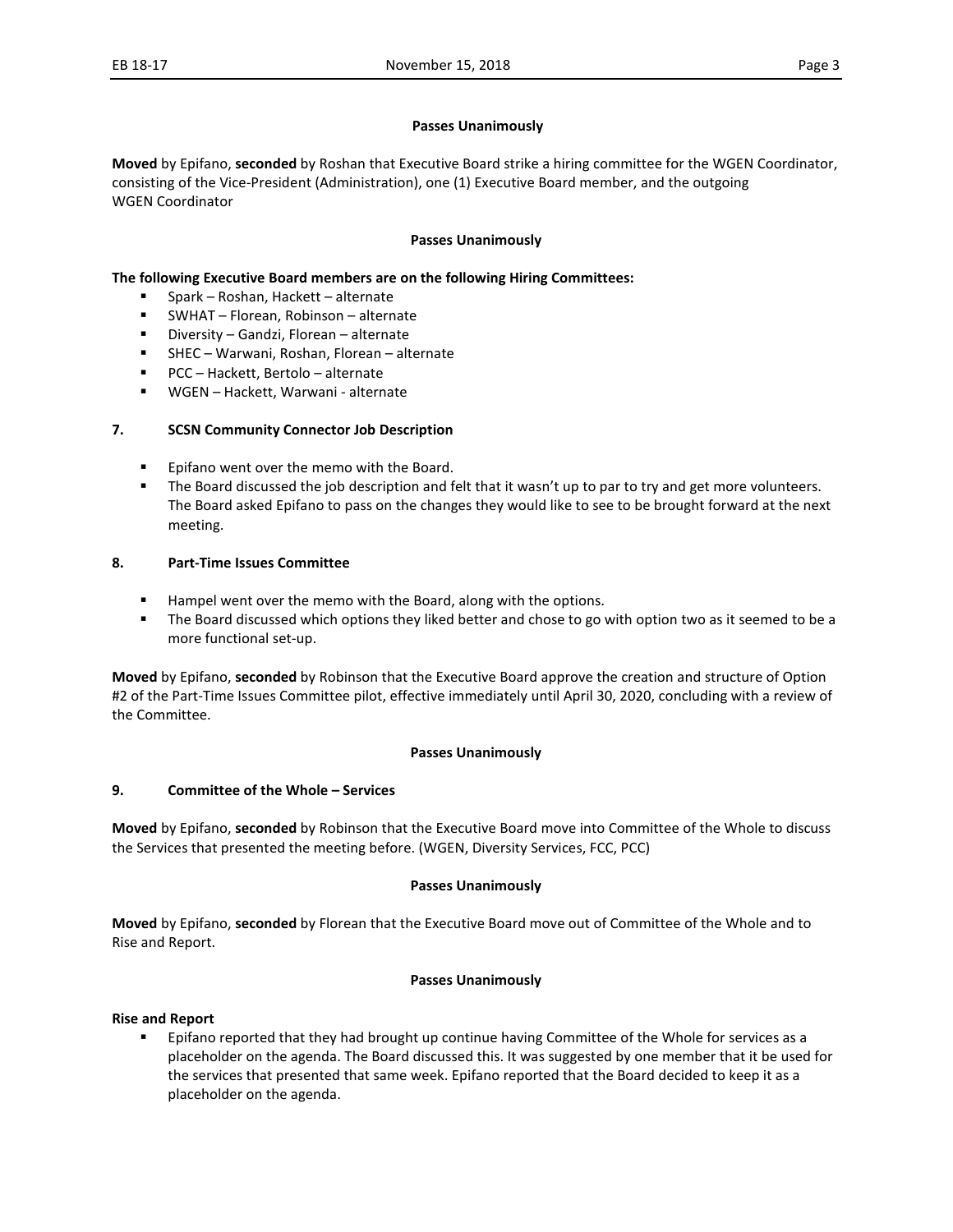#### **Amendment to Agenda**

**Moved** by Epifano, **seconded** by Robinson that Committee of the Whole – Organizational Updates (SAB) be postponed until next meeting.

#### **Passes Unanimously**

#### **10. Closed Session**

**Moved** by Epifano, **seconded** by Warwani that Executive Board move into Closed Session and invite Maddison Hampel.

#### **Passes Unanimously**

#### **11. Return to Open Session**

#### **Information and Questions**

- Wooder reported that Audited statements are now out. WGEN's Trans(forming) MAC is happening next week.
- Robinson reported that they will be releasing a fun video about financial transparency soon.
- Roshan reported that Health Sciences will be putting on petition and pizza next week. Roshan stated that they are still looking into new times for HSL and will hopefully be hosting focus groups in December.
- **Epifano announced that PTM positions will close on Sunday, and to please promote this to constituents.** They added that there will be a PTM meeting tonight.
- Hampel reported that yesterday Clubs had their first CEC meeting. They stated that there will be a 'Mitten Tree Mingle' to celebrate the lighting of the mitten tree, cookies and hot chocolate will be provided. Hampel announced that Epifano and they will be hosting a table on December 12 in MUSC to talk about PTM hiring.
- **•** Robinson announced that they will be doing a delegation form the floor to the SRA next Sunday. Robinson stated that the construction crew was on schedule for the Pulse to be done by September 2019 and for the SAB to be done in Fall of 2020.

#### **12. Adjournment and Time of Next Meeting**

#### **Time of Next Meeting:**

#### **Thursday, November 15, 2018 11:30am MSU Boardroom, MUSC 201**

**Moved** by Epifano, **seconded** by Warwani that the Executive Board meeting be adjourned.

#### **Passes by General Consent**

#### **Adjourned at 1:32pm**

/vs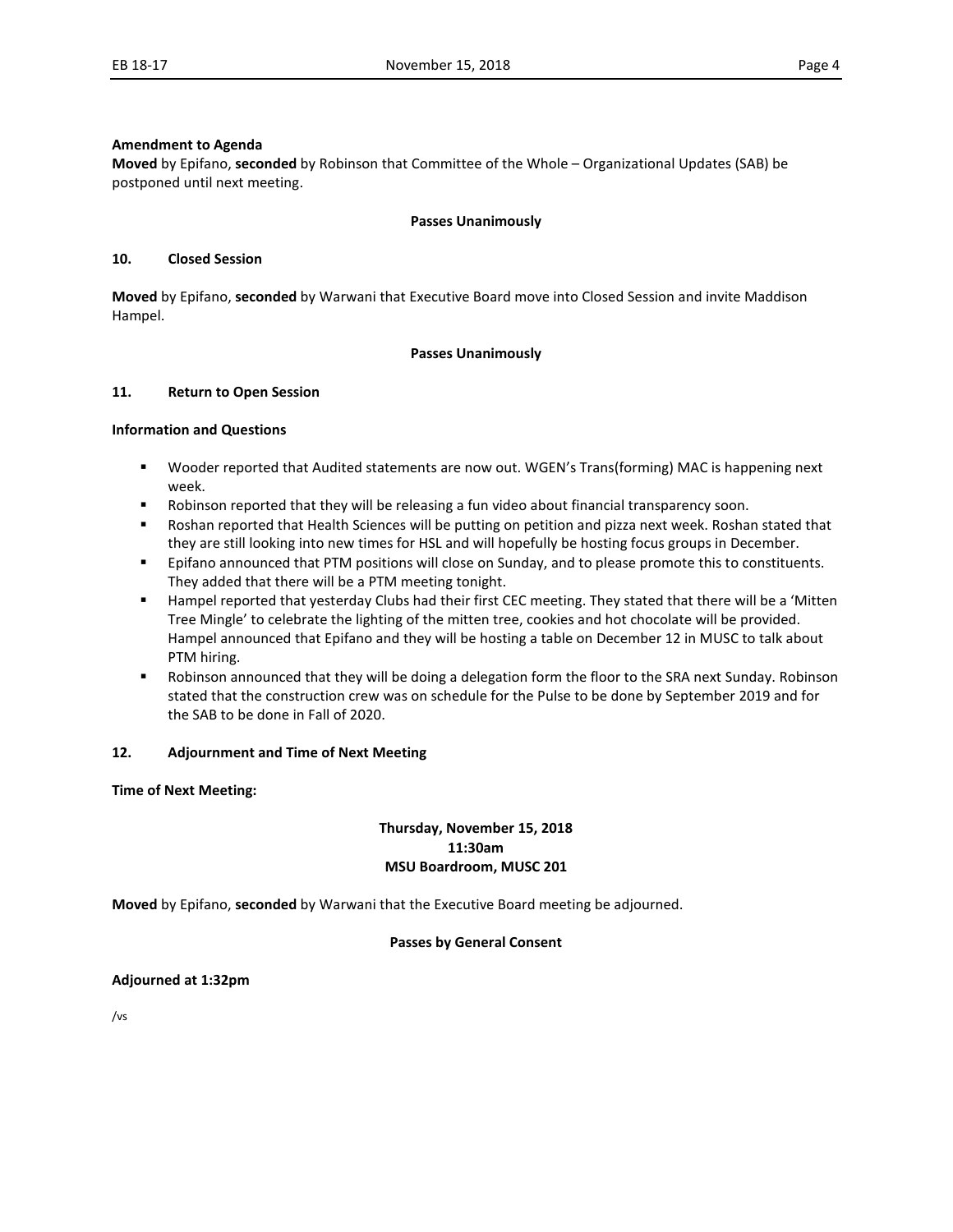

REPORT From the office of the… Macademics Coordinator

| TO:      | Members of the Executive Board |
|----------|--------------------------------|
| FROM:    | Angel Huang                    |
| SUBJECT: | Macademics Report 5            |
| DATE:    | November 13th, 2018            |

# YEARPLAN UPDATE

In my year plan for October and November, I *originally* outlined the following objectives:

| October:                              | November:                          |
|---------------------------------------|------------------------------------|
| - Spark event (academic success)      | - Prof and TA evaluations from     |
| - Blog and infographic 2 published    | <b>Teaching Awards nominations</b> |
| - Teaching Awards nomination          | - Wikithon                         |
| <b>period</b> & filming for TAC video | - TA Talks                         |

The bolded represented items that we have accomplished or are currently amidst completing. The un-bolded items represent things that will not be taking place at this time and have been rescheduled or reprioritized as the year as progressed. To date, Macademics has made the following *changes*:

- Postponed Teaching Awards Ceremony video filming to Feb. 2019

- Planned Wikithon event for Jan. 2019 (instead of hosting 2 Course Wiki events, only 1)

- MacPherson Institute Student Partners Project (application pending approval)

- Disconnected from TA Talks as it does not closely match Macademics' operating policies

Overall, despite some changes, my service has been on track with our year plan and overarching goals. We have been open and receptive to new ideas and initiatives, so our year calendar has been relatively flexible. Macademics is working effectively on more impactful projects not only with this year in mind but future years to come. Below is a table of what we've accomplished this past month and what's coming up in the next:

| October - November (Past)           | November - December (Future) |
|-------------------------------------|------------------------------|
| 1. Spark Event: "Back to the Grind" | 1. Course Eval promo         |
| 2. Blog and Infographic 2           | 2. Blog and Infographic 3    |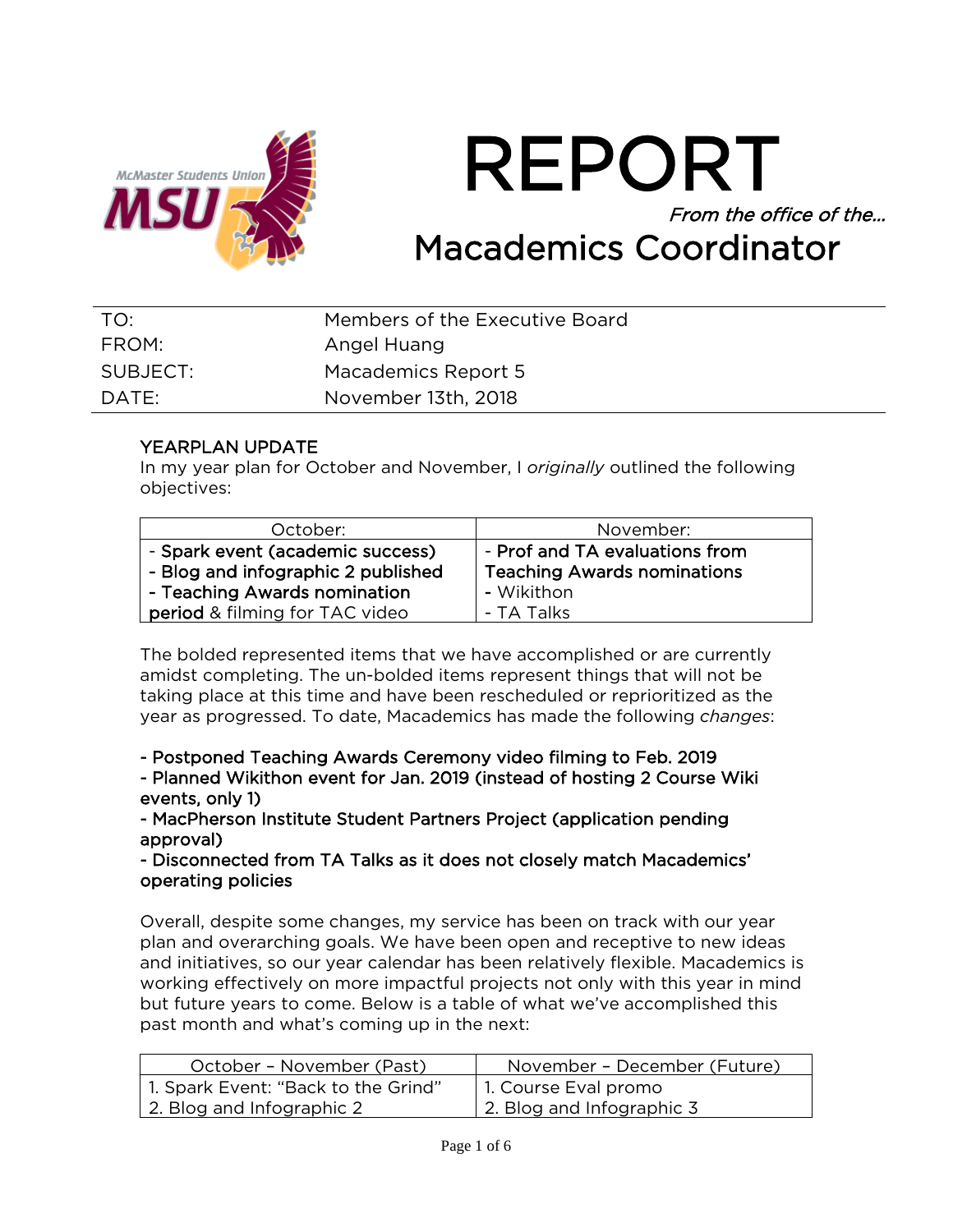| 3. Teaching Award Nominations   | 3. In-course surveys for Teaching  |
|---------------------------------|------------------------------------|
| 4. Facebook contest             | Awards                             |
| 5. MacPherson Institute project | 4. Volunteer and Exec appreciation |
| proposal                        | events                             |
|                                 | 5. Resource Hub 2.0 launch         |

# SERVICE USAGE

#### Facebook:

Our Facebook page is doing relatively well, and engagement trends are consistent with those of last year's. Since we are more active on Facebook this year compared to last year (2x more posts per week on average), our engagement is more variable and usually ranges between 500-800 people reached. Recently, our Facebook contest post reached 2851 people, whereas our weekly #MacademicsMonday posts reach an average of 325-350 people.

| Page<br>Inbox                                                                             | Notifications <sup>1</sup><br>Publishing To<br>Insights                                                                                                                 | Ad centre                                                                     | Settings<br>Help +                                                                                                                                                                          |
|-------------------------------------------------------------------------------------------|-------------------------------------------------------------------------------------------------------------------------------------------------------------------------|-------------------------------------------------------------------------------|---------------------------------------------------------------------------------------------------------------------------------------------------------------------------------------------|
| Overview<br>Promotions<br>Followers<br>Likes<br>Reach<br>Page views                       | Actions on Page<br>13 October - 9 November<br>shmehi<br>199 90 891<br>20, 01 10 10<br>40 40 44 84<br>We have insufficient data to show for the<br>selected time period. | on.<br>Page Views<br>13 October - 9 November<br>285<br>Total Page views & 3%  | Page previews<br>$\mathcal{L}$<br>œ.<br>13 October - 9 November<br>53<br>Page previews 744%                                                                                                 |
| Page previews<br>Actions on Page<br>Posts<br>Events<br>Videos<br><b>Stories</b><br>Poople | Page Likes<br>13 October - 9 November<br>35<br>Page 18tes = 35%                                                                                                         | $\cdot$<br>Reach<br>13 October - 9 November<br>3,893<br>People reached - 29%  | 40<br>Recommendations<br>13 October - 9 November<br>phonetic<br>10,3214<br>an on an our<br><b>AN SIX MD SIX</b><br>We nave insufficient data to show for the<br>turlecting nemit baltimiran |
| Mossagos                                                                                  | Post engagements<br>13 October -- 5 November<br>1,539<br>Post engagement = 23%                                                                                          | on.<br>Videon<br>13 October - 9 November<br>261<br>Total video views ▲ 1,274% | $\mathcal{L}$<br>Page followers<br>G)<br>13 October - 9 November<br>37<br>Page followers + 42%                                                                                              |

As well, the group "McMaster Used Textbook Sales [All Years]" has seen considerable decline in growth in the past month, likely due to the fact that textbooks are not in high demand at this point in the semester. I have been regularly monitoring the group nonetheless, approving and declining member requests and removing reported and inappropriate content.



Page 2 of 6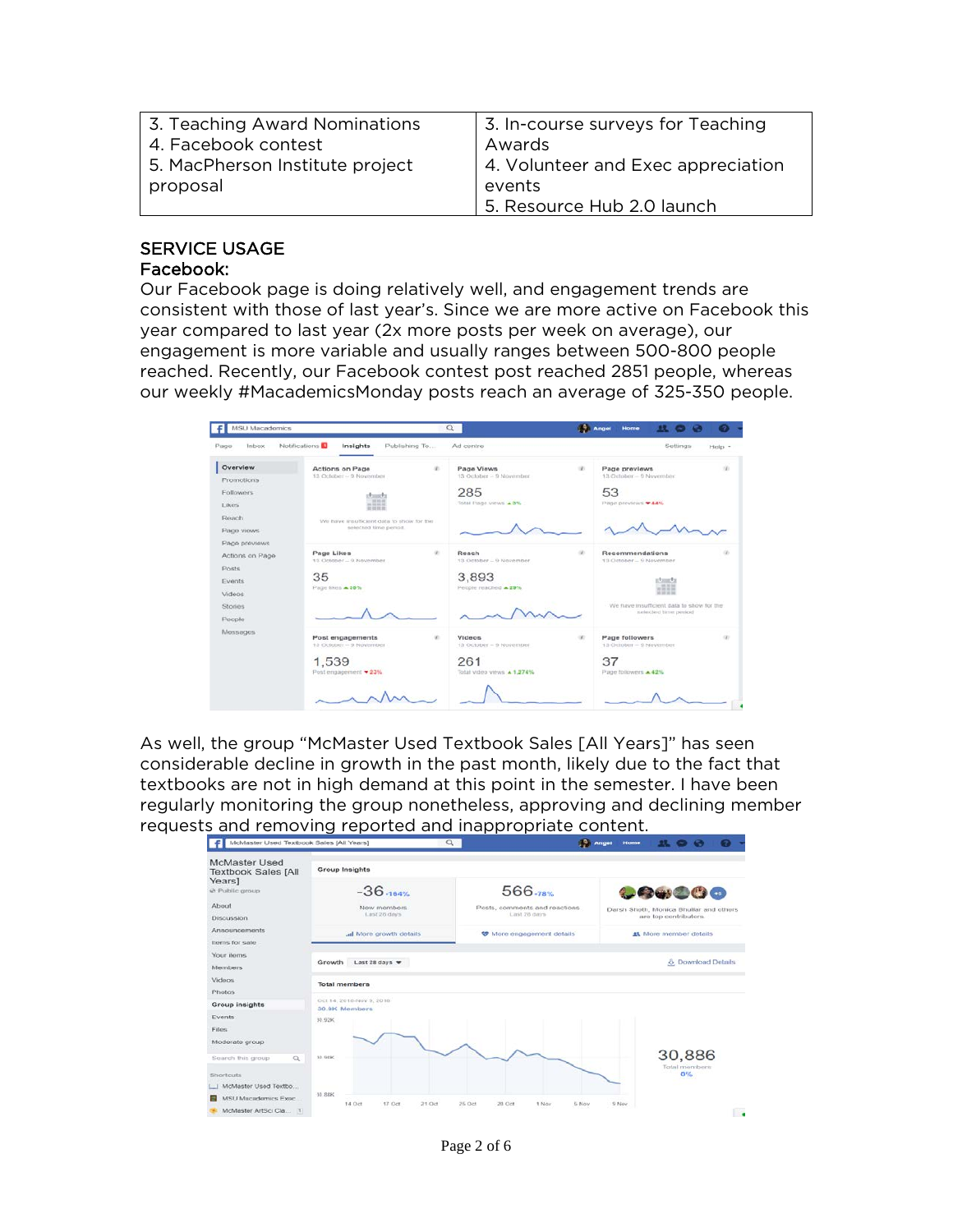# Teaching Award Nominations (Fall 2018 Semester)

The Fall Teaching Award Nomination season went fabulously! We significantly surpassed previous years' nomination totals for fall semester nominations. In 2016, 992 nominations were received; in 2017, 1130 nominations were received; and this year, 1273 nominations were received. This shows a reasonably consistent trend such that ~130 more nominations are received each year, tabulated below.



# PAST EVENTS, PROJECTS & ACTIVITIES

Macademics' recent activity can be summarized here:

# Macademics and Spark's Academic Event

We teamed up with Spark to host "Back to the Grind," a laid-back, drop-in study session event for all first year students. Turn-out was great, though not all attendees were in first year, and the event was quite successful overall. Especially compared to last year's collaborative event, attendance to this year's event was great!

# MacPherson Institute Student Partners Project Proposal

A proposal has been submitted outlining a potential collaborative project for the Student Partners program which will focus on producing a MacPherson/Macademics Guidebook for undergraduate students. MacPherson Institute currently offers Guidebooks on their website for a host of different audiences including new faculty, TAs, graduate students, etc. but do not have one targeted for undergrads.

# Blog/Infographic 2 Released

Blog 2 and its accompanying infographic about midterm 'survival tips' were published!

# TAC Nominations for Fall 2018

Nominations season for Fall 2018 was very successful: we fielded many questions, spoke to many students at the table in MUSC as well as through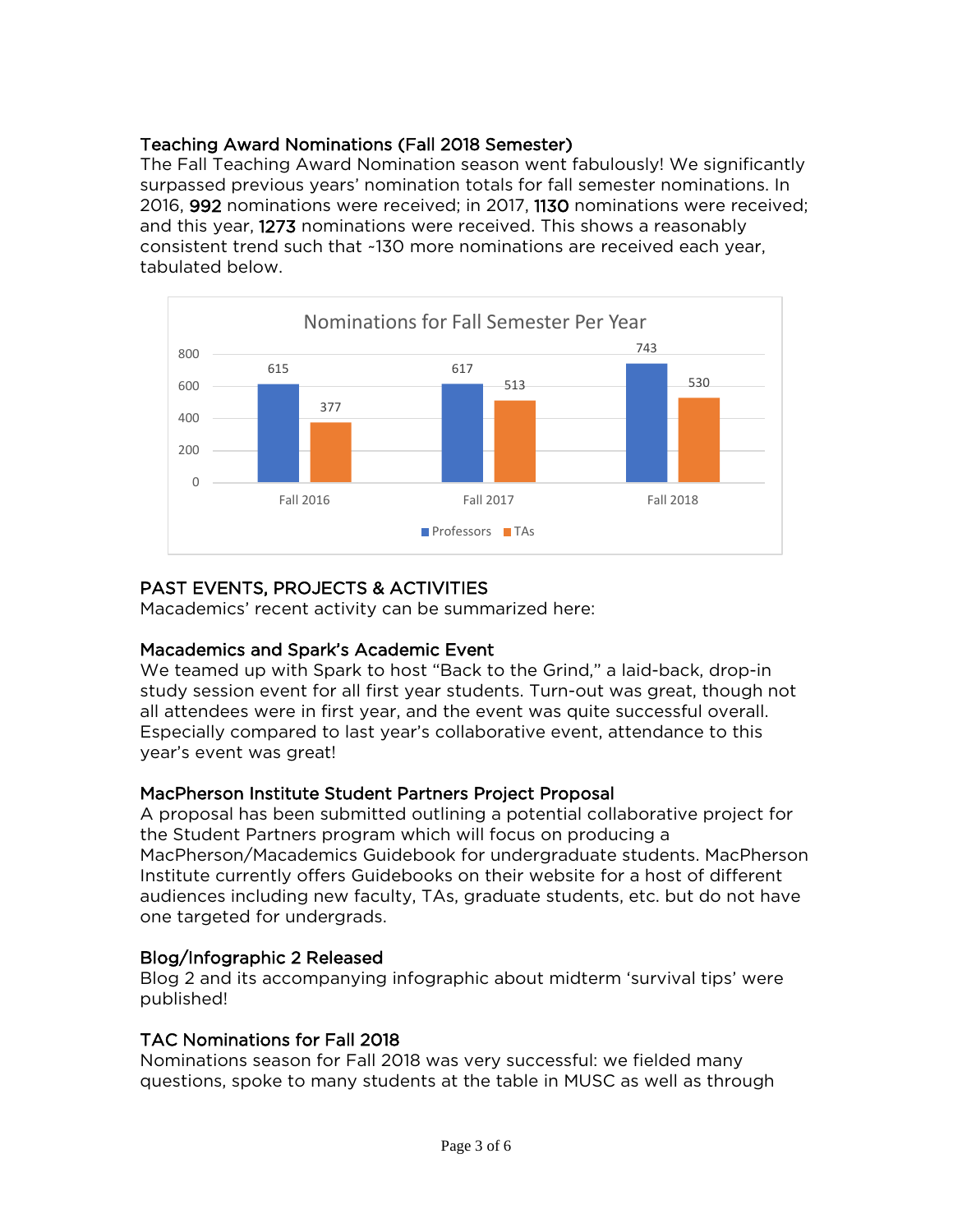email and Facebook, and received a record-breaking number of nominations. We will be proceeding with in-course evaluations shortly.

# Facebook Contest

Our Facebook contest (make an academics-related meme) post reached almost 3000 people, but we only received 6 submissions. Three of these submitted meme graphics will be posted this week to be voted on to reveal a winner by the end of the week.

# UPCOMING EVENTS, PROJECTS & ACTIVITIES

# Blog Post/Infographic 3 and Course Eval promo

Our third monthly blog will be released to coincide with course evaluation promotion. This month's blog will discuss the merits and tangible results of course evaluations at McMaster and will be supported by a promo poster outlining four basic "stages" of a student's evaluation (i.e. from their submission to the data aggregation to professors' practice in the classroom). Promo for course evals will run parallel to the course evaluation period from Nov. 22 - Dec. 6.

# Resource Hub 2.0

The Research and Resources Subcommittee is currently finalizing consultations with faculty societies to make additions and revisions to the Resource Hub. We are aiming to have these changes submitted to Haley by the month's end to send in the printing order in time for the hardcopies to be ready when we return in January.

# Volunteer/Exec Appreciation

We will be celebrating the semester and recognizing our volunteers by hosting a potluck-style dinner with pizza and sushi ordered by Macademics. As for exec team appreciation, we will be having a board game café social next Friday to reward ourselves for our hard work and take an afternoon off together!

# VOLUNTEERS

Our volunteer team received their Macademics t-shirts just in time for Teaching Award nominations tabling! They were very on top of things throughout the week of tabling and everyone did a fantastic job at communicating, clarifying, and being punctual and prepared. We will be celebrating everything that has happened this semester with a team dinner on Nov.  $30<sup>th</sup>$ .

# **SUCCESSES**

This past month, I feel successful about these things:

1. Volunteer team is amazing; super engaged, especially compared to last year.

2. Teaching Award Nominations were very successful. We set a record high for number of nominations!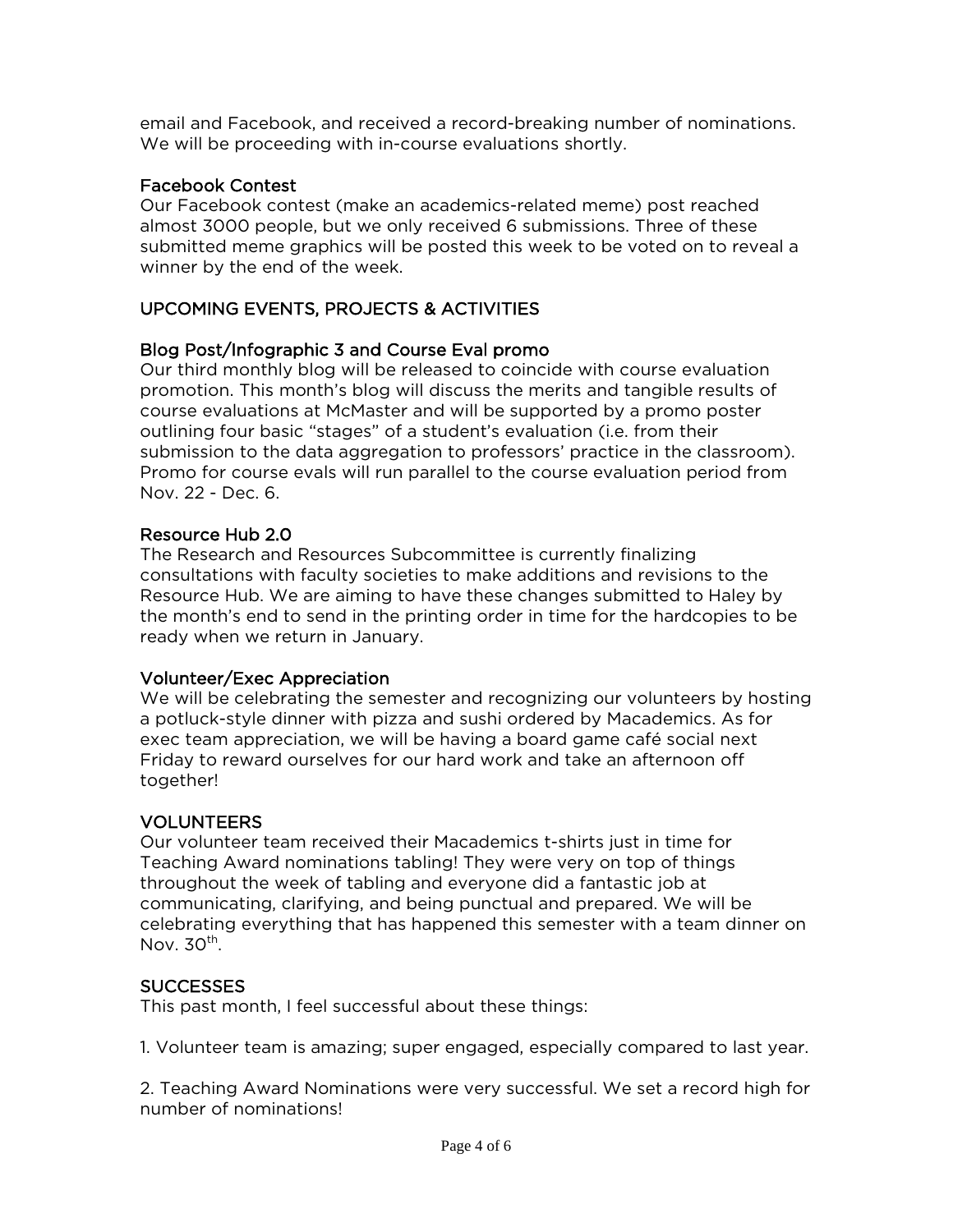3. My team and I have been adaptive and have solved/mitigated problems particularly effectively this past month. Our meetings are smoother and more concentrated too!

# CURRENT CHALLENGES

1. Budgeting for promotions has been a bit challenging: though I maintain solid and consistent communication with my promo exec, the wonderful Sakshi, we rarely receive an indication of cost for our 'special' orders from Underground. For example, we ordered t-shirts for our volunteer team and never got the final price even after they had arrived. Sakshi and I have both emailed inquiring about our spending but have not received any updates.

2. Our monthly blog posts, which are now published on Buzzfeed community, receive notably less views than the related infographics on Facebook. The idea of including the accompany infographics for each blog this year was to disseminate the content more conveniently, but now we're facing the issue of under-usage of the actual blog articles which are well-researched and deserve to shine.

3. I've spoken to several other PTMs about this challenge and also plan on discussing it in my upcoming cluster meeting (with AVP Services): I feel as though I regularly work significantly over my hours. I am currently in the 6-8 hours/week pay bracket, and I noticed that the Macademics Coordinator used to be a position with 12 hours/week. I have begun tracking my hours to see what trends might appear and am only documenting this now as a precursory note for transparency in case it persists.

# **BUDGET**

Overall, we are on-track with our budget plan, having accounted for large costs in the upcoming semester, including Teaching Award Ceremony, reprinting Resource Hub hardcopies with new changes, and the Course Wikithon event. Expenses made recently predominantly include promo material and volunteer appreciation events coming up.

| <b>ITEM</b>                   | BUDGET / COST |
|-------------------------------|---------------|
|                               |               |
|                               |               |
|                               |               |
| Standing order to Underground |               |
| <b>TOTAL SPENT IN LINE</b>    | 500-          |
| <b>REMAINING IN LINE</b>      | 1200-         |
|                               |               |
|                               |               |
|                               |               |
|                               |               |
| Volunteer team dinner         | 100-          |
| TOTAL SPENT IN LINE           | 207.15-       |
|                               |               |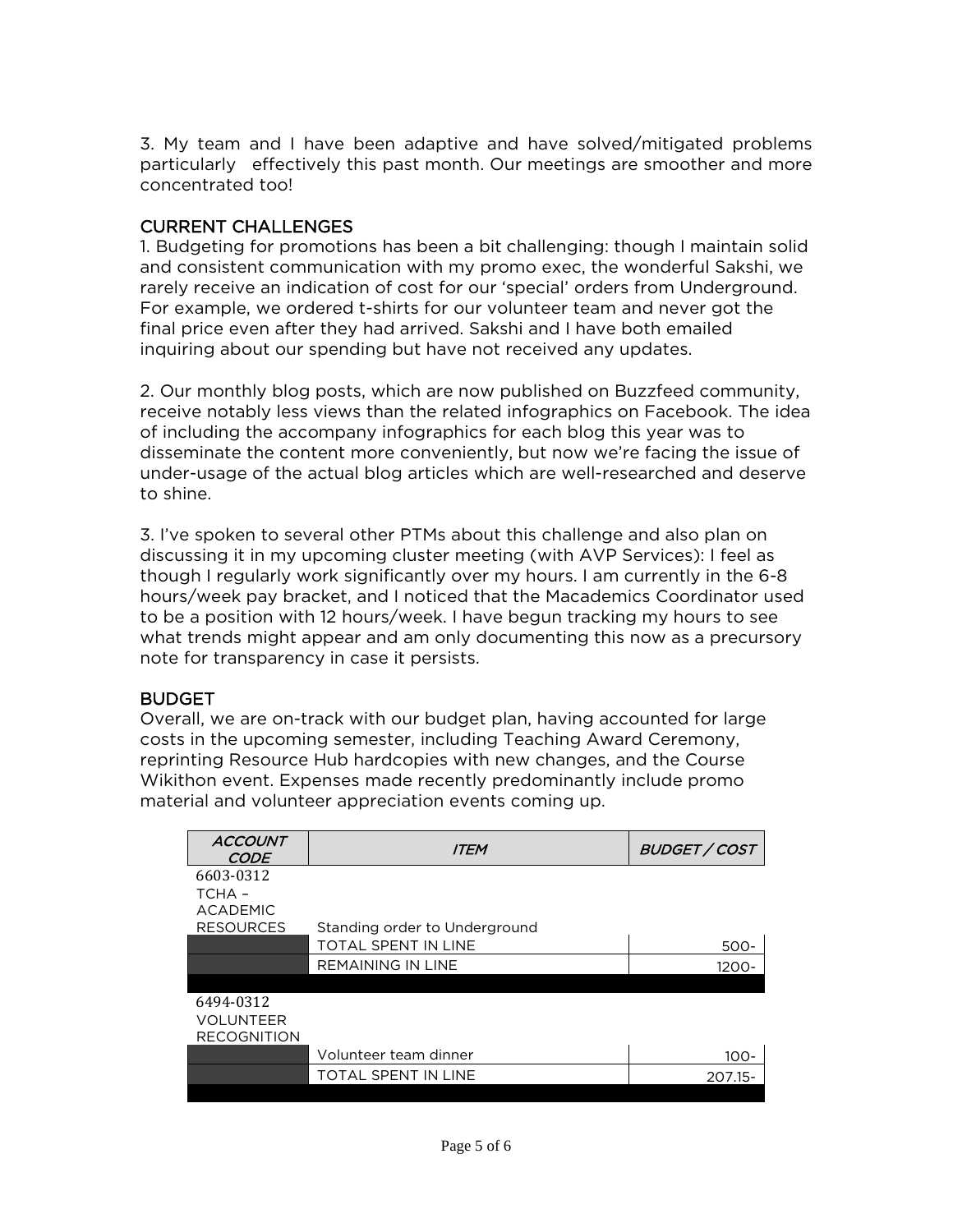| 6494-0312<br><b>VOLUNTEER</b>       |                                       |  |            |
|-------------------------------------|---------------------------------------|--|------------|
| <b>RECOGNITION</b>                  | Exec team social (board game café)    |  | 67.80-     |
|                                     | TOTAL SPENT IN LINE                   |  | 207.15-    |
|                                     | REMAINING IN LINE                     |  | \$292.85   |
|                                     |                                       |  |            |
| 6501-0312                           |                                       |  |            |
| TCHA - ADV. &                       |                                       |  |            |
| PROMO.                              |                                       |  |            |
|                                     | Blog infographic 2                    |  | $55 -$     |
|                                     | TOTAL SPENT IN LINE                   |  | 540-       |
|                                     | <b>REMAINING IN LINE</b>              |  | \$1160     |
|                                     | TOTALS                                |  |            |
|                                     | TOTAL BUDGETED DISCRETIONARY SPENDING |  | -7550      |
| TOTAL ACTUAL DISCRETIONARY SPENDING |                                       |  | $-2693.15$ |
| REMAINING DISCRETIONARY SPENDING    |                                       |  | -4856.85   |

# **OTHER**

Everything is generally going great! My team and I will be confirming our plans for next semester at the end of the month to set future event dates and plan campaigns in advance.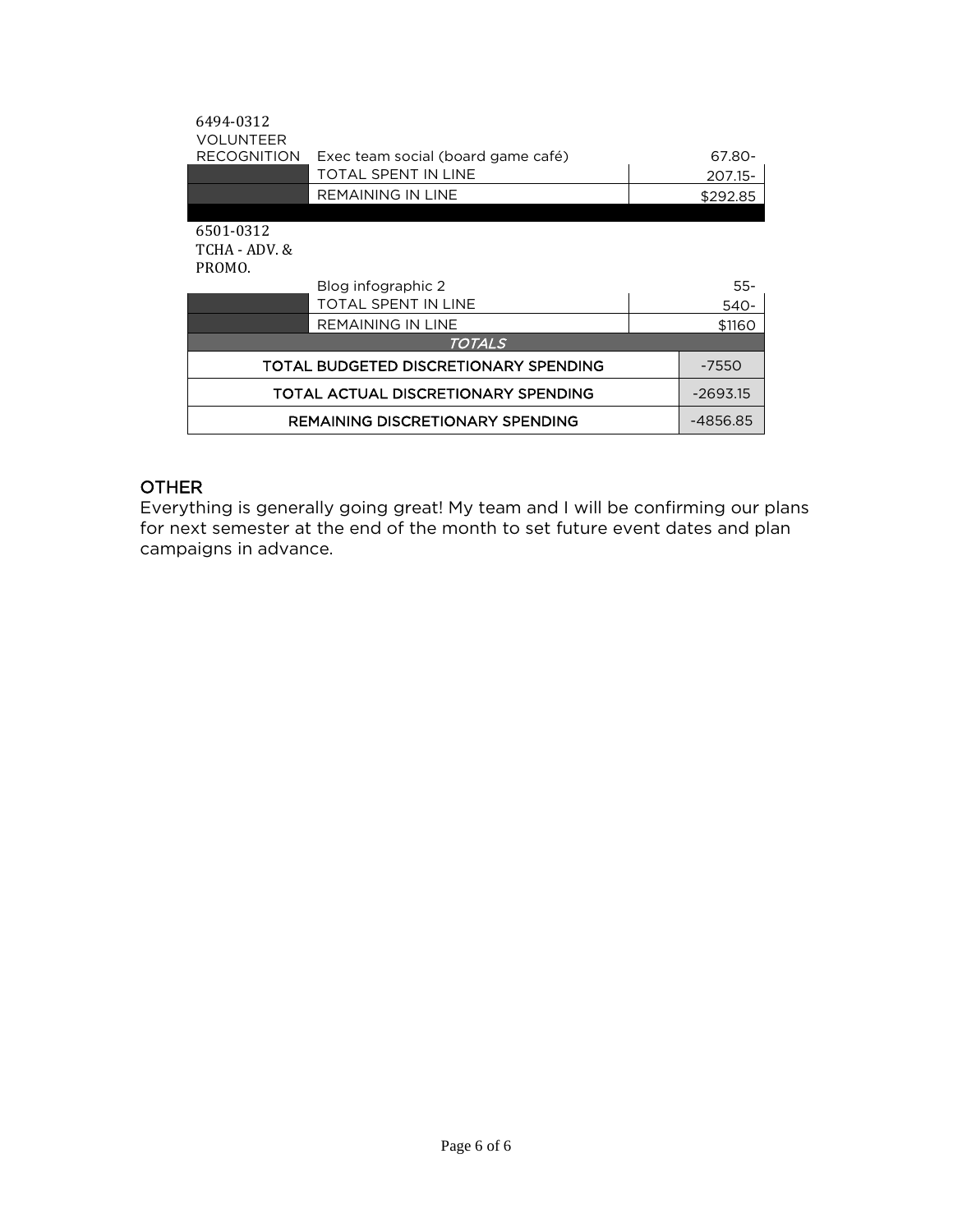

# REPORT From the office of the… EFRT Program Director

| TO:      | Members of the Executive Board         |
|----------|----------------------------------------|
| FROM:    | Samantha Aung                          |
| SUBJECT: | Emergency First Response Team Report 6 |
| DATE:    | November 15 <sup>th</sup> , 2018       |

# YEARPLAN UPDATE

In the past month, we were able to complete the first half of rookie EMR training, work on welcoming our new team members and are preparing for the end of the term. As our Rookies are now running full shifts, the pressure of double seniors' shifts has lifted off the team. In addition, the new keen introduction of our rookies has excited all responders.

As mentioned previously, talked are still in with security and other campus teams to get the best and most cost-efficient solution to radios. This has progressed slower than expected but our hopes is to have the new radios and responders trained in the proper use of radios by the new year.

# SERVICE USAGE

As seen in the graph below call stats have not significant increased in the past month in comparison to previous years. Our code 3 ratio remains consistent displaying no overall change in the safety of campus. The month of October saw a similar call nature with ~30% of calls being musculoskeletal and ~25% as

alcohol and drug related. With the legalization of marijuana, we have seen more cannabis related calls but are working with campus security, our medical director and alumni to develop a more all-encompassing drug protocol.

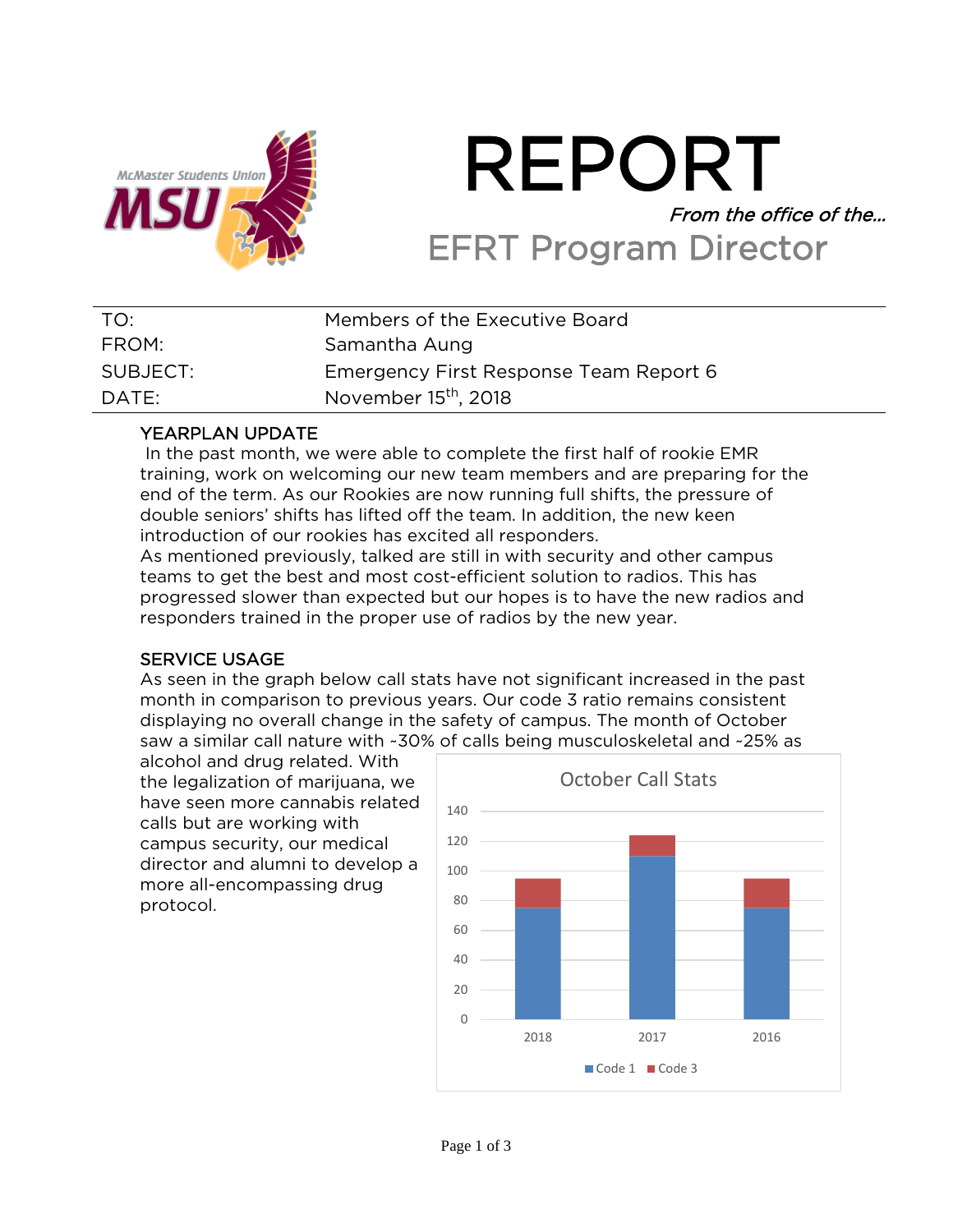# PAST EVENTS, PROJECTS & ACTIVITIES

To welcome our new responders to the team we held a bonfire at alpine tower. This more informal ivitiation to meet responders and learn about the team was a success with almost all rookies dropping by at some point. We are hoping that this made them feel to be a welcome part of the team. Rookie EMR 1 was held on the 19<sup>th</sup> to the 21<sup>st</sup> of October. Working with current and past team members we were able to prepare our new responders for attending calls. The weekend was full of hands on practice and lectures about EFRTs protocol to help orient the new responders to the team. In addition to EMR, as the final part of their training the rookies completed shadow shifts at the end of October. Shadow shifts happen prior to new responders beginning to respond. The rookies were the  $4<sup>th</sup>$  responder on call and attended calls as an observer to be able to understand how an actual call works. During this time the current team also works to help rookies get their "Sea Legs" by taking them to important spots across campus such as the baseball diamond and pace as well as guiding them through important tasks, such as pack check.

# UPCOMING EVENTS, PROJECTS & ACTIVITIES

Due to the cancellation of the annual Fall MIXER conference for first responders, November is a calmer month for the EFRT. The monthly PR and Training theme for this month is musculoskeletal and spinal injuries. This is one of our highest call volumes and by gearing our PR as well as our teams training towards this topic, we hope that we are able to best prepare both responder and the public on what to do for this type of injury. Our executive team is beginning to prepare for the teams annual Holiday team appreciation event. For this event the exec prepares a meal and our team does a Secret Santa gift exchange prior to exams to appreciate the work that the team does.

# **BUDGET**

The below is based off of the September 2018 Statement

| <b>ACCOUNT</b><br>CODE | <i>ITEM</i>                          | BUDGET / COST |
|------------------------|--------------------------------------|---------------|
| 3271-0107              | September Course Revenue             | (6,609.10)    |
|                        | TOTAL SPENT IN LINE                  | (29,159.30)   |
|                        | <b>REMAINING IN LINE</b>             | 35,840.70     |
|                        |                                      |               |
| 6804-0107              | <b>AMLS Summer Training</b>          | 1,229.40      |
|                        | TOTAL SPENT IN LINE                  | 2,275.30      |
|                        | <b>REMAINING IN LINE</b>             | 11,724.70     |
|                        |                                      |               |
| 5315-0107              | Welcome week and First Term Supplies | 4,463.83      |
|                        | TOTAL SPENT IN LINE                  | 6.920.77      |
|                        | <b>REMAINING IN LINE</b>             | 3.079.23      |
|                        |                                      |               |
| 6803-0107              | September Course Fees                | 1,348.00      |
|                        | TOTAL SPENT IN LINE                  | 2,831.00      |
|                        | <b>REMAINING IN LINE</b>             | 15,169.00     |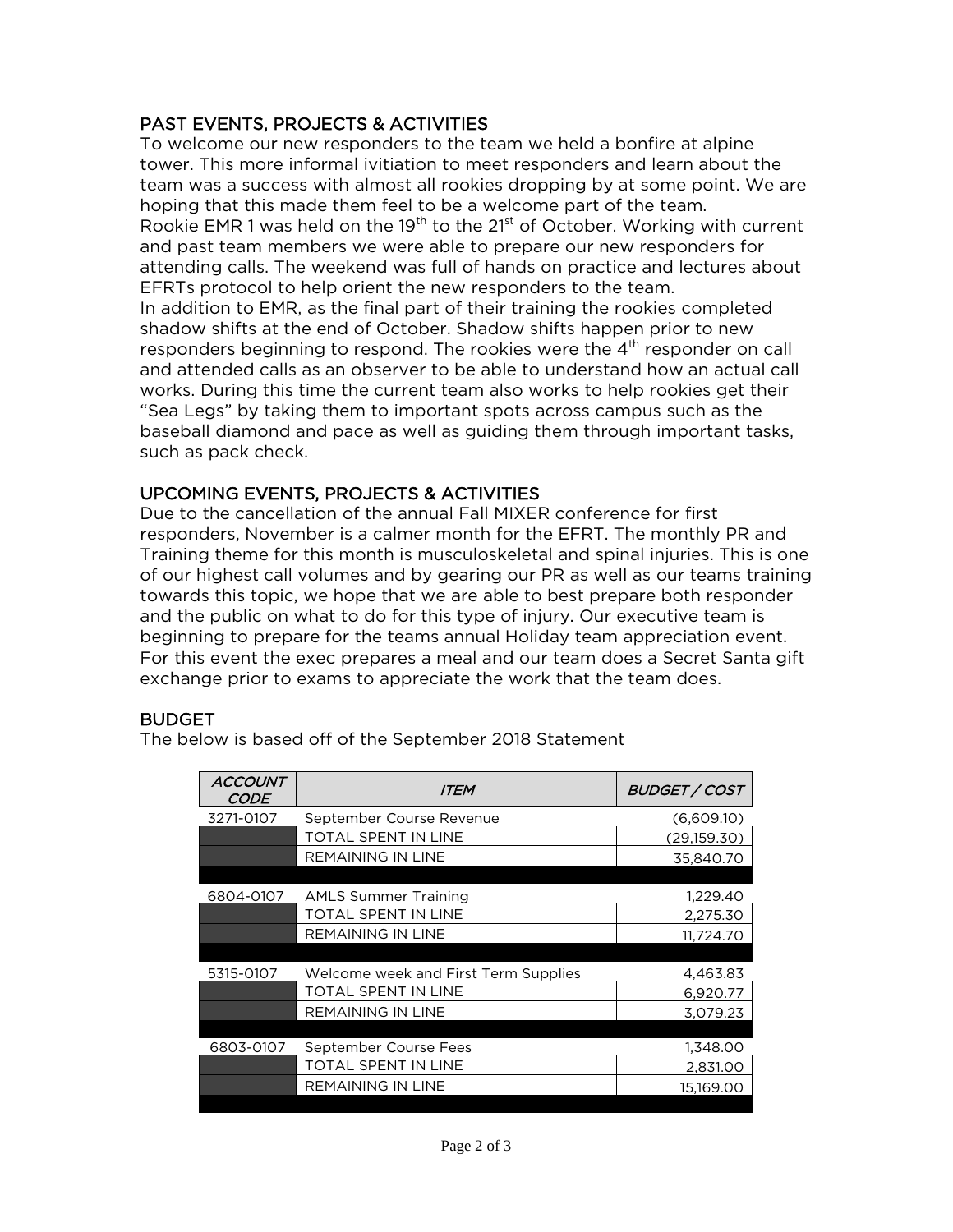The above reflects typical spending for the team. Spending is high in the team supplies line as we now have a functioning supplies closet with the purchase of shelving over the summer and it has revealed which supplies we are in need of as well as the expiry of some of supplies stock. The implementation of the new internal coordinator also helps to have someone be more attentive to our supply needs. In addition, in the past month with the help of the comptroller, we were able to pay our invoice for the AMLS course taken over the summer in Rochester, NY, which was difficult due to the exchange factor.

# VOLUNTEERS

Currently our Training Coordinator is working with a new Mental Health First Aid Trainer to be able to create a MHFA course that fits our needs. Previously our trainer although experienced was not able to work as well with the emergency portion of what our teams does. Working with the new trainer and by creating scenarios and case studies for the course together we are hoping that this training will help better prepare our rookies for all types of Mental Health Calls

# CURRENT CHALLENGES

The Red Cross Standards have changed over the summer to include the implementation of Basic Life Support (BLS) CPR training as change from the current Health Care Provider (HCP) course. For this implementation we also need to have to consider offering Oxygen Administration another adjunct course for BLS. These trainings will have to be implemented for all instructors at a fee and will also require new equipment. The implantation was originally planned to be enforced in January but currently all first aid course providers are unable to access the update from the red cross so we are hoping this delays BLS implementation. The EFRT assistant director is currently in contact with our Hamilton Red Cross Partner to ensure that we are able to and know what the standards are in time.

# **SUCCESSES**

Over the past year we have been strengthening our partnership with Campus Security. As they attend almost all of our calls, this strong working relationship is important to both teams. Recently members of the executive team have been able to visit the security office to provide an informal mini training to the officers as part of a requested personal development opportunity for them. Due to the success of the mini training with one of the squads, the team is working with Security's Staff Sargent to be able to create a formalized training for their team. The training coordinator and I have come up with the following modules for the security team that we think would be most helpful for them to know and be able to help us out at calls: EFRTs Role and Training (A brief introduction to what we are trained to do and how we make decisions); EFRT Supplies (What, where and why is equipment in the pack); CPR Refresher; Mental Health Calls (What is EFRTs role and training in comparison to Security, Mental Health Act Apprehensions)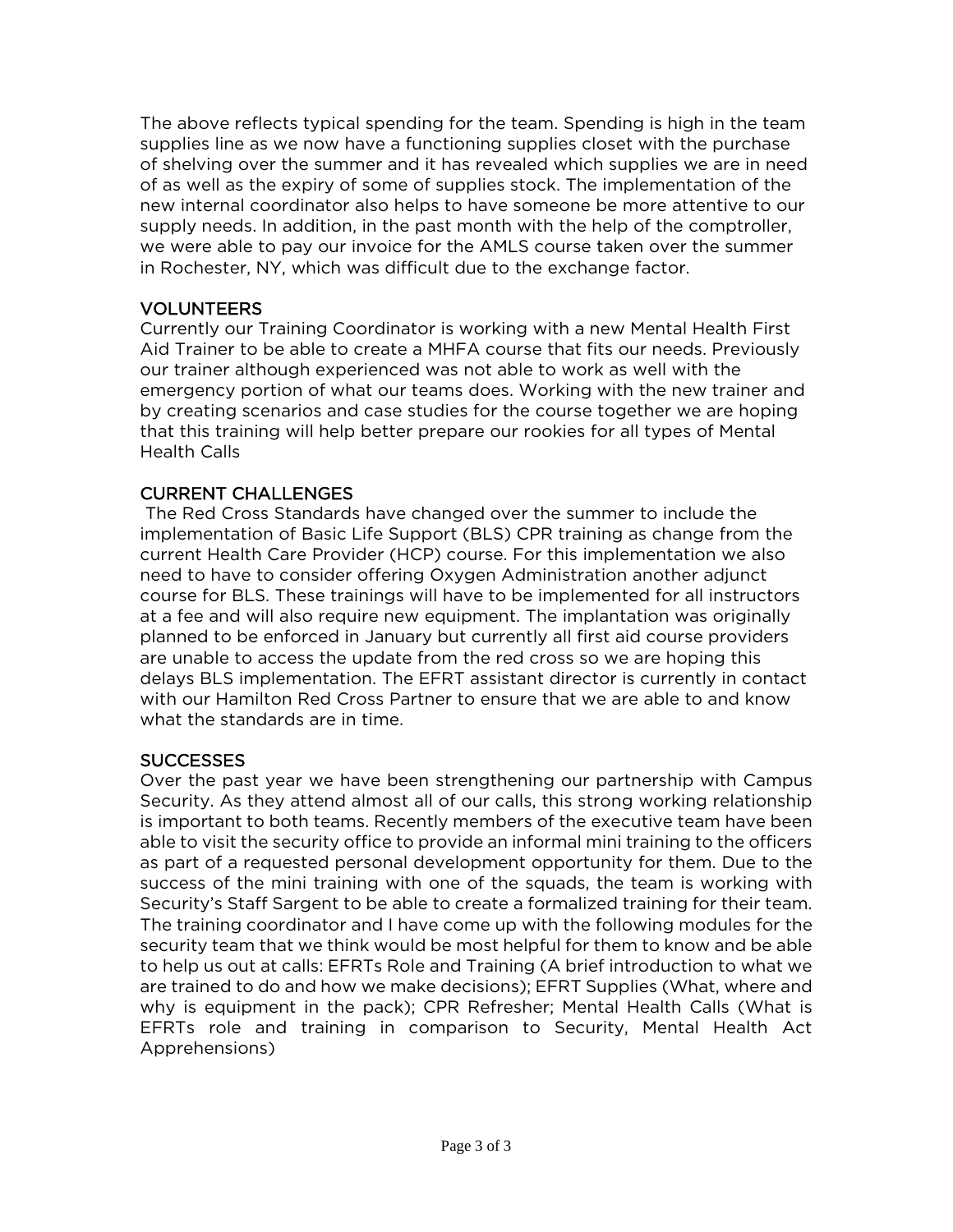![](_page_15_Picture_0.jpeg)

REPORT From the office of the… Maroons Coordinator

# (interim)

| TO:      | Members of the Executive Board |
|----------|--------------------------------|
| FROM:    | Kristina Epifano               |
| SUBJECT: | Maroons Report 4               |
| DATF:    | November 1 <sup>st</sup> 2018  |

# UPCOMING EVENTS, PROJECTS & ACTIVITIES

How to Rent a Home Event

Live stream on facebook where students can submit questions about moving out of residence in first year and what to look for when renting a house. They have reached out to the SCSN Coordinator and AVP Municipal Affairs to collaborate.

#### Exam Care Packages with SHEC

The maroons will be packaging and distributing exam care packages with SHEC during the month of December. In addition, volunteers from both services will be sharing their ways to staying well during the exam season with "How you self-care" series of images and promotions. They have also ordered promo material with 5 tips to exercise self-care.

#### Spark Formal

The maroons will be helping to guide students to and from the Art Gallery of Hamilton. They will be taking HSR busses with first year students who are attending formal to ensure they are able to make it there and back safely

#### Holiday Social for Volunteers

The Leadership Team is going to be planning a social/appreciation event for their volunteers. They are looking at bowling or cookie decorating with the volunteer team prior to exams.

#### Exam Destressor

They are planning a study session at the grind on December 4<sup>th</sup>. They have booked the grind and ordered coffee and snacks for students to come in and study with friends or just hang out and chat with maroons.

# BUDGET

All looks good on the budget side, no changes since I last reported. Again, they are over in training, this is mainly because SACHA didn't end up getting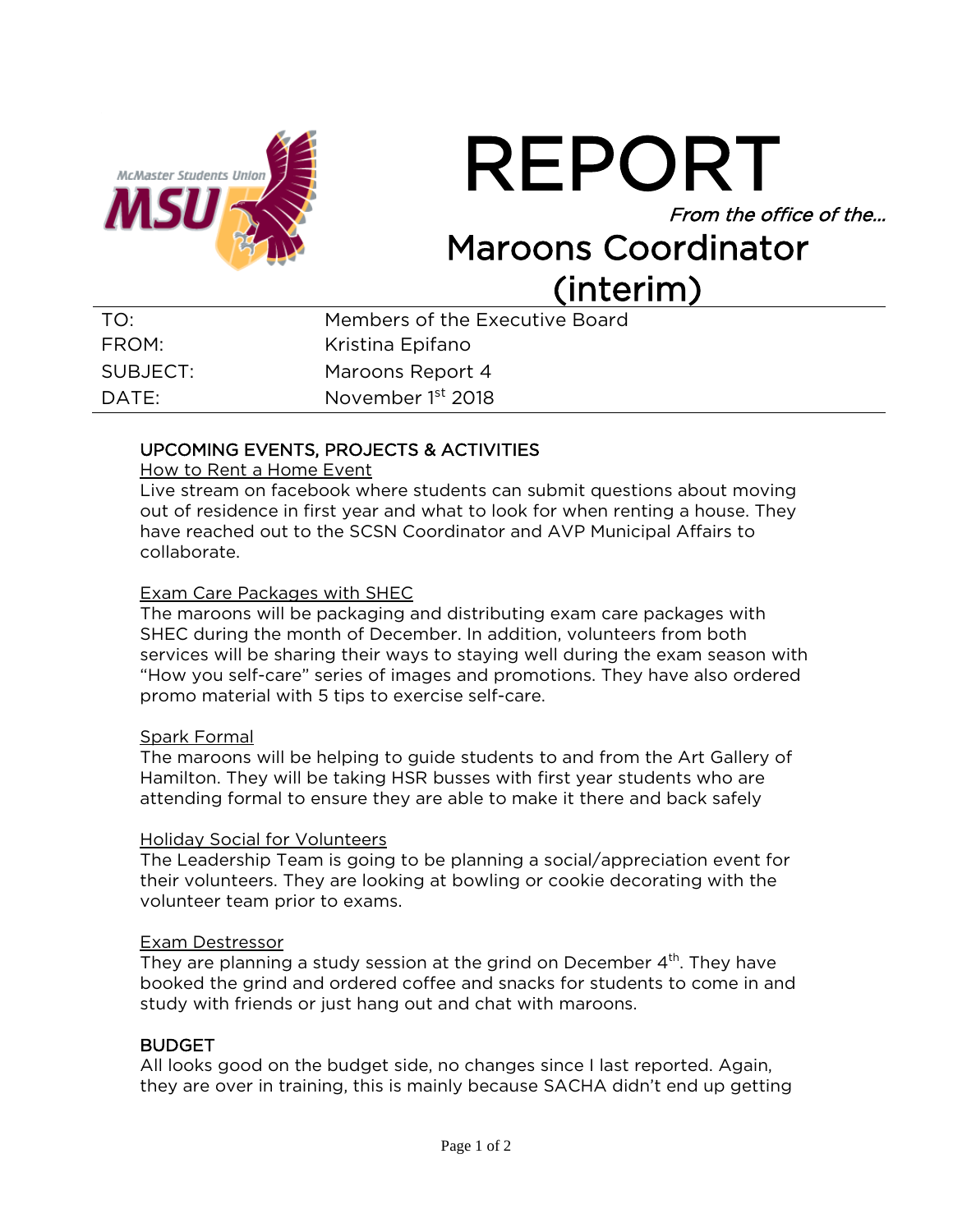paid for training last year so I had to process the invoice this year and take it from this year's budget.

| <b>ACCOUNT</b><br><b>CODE</b> | <b>ITEM</b>                | BUDGET/<br>COST |
|-------------------------------|----------------------------|-----------------|
| 5003-<br>0120                 | TOTAL SPENT IN LINE        | 65.76           |
| Office<br>Supplies            | <b>REMAINING IN LINE</b>   | 94.24           |
|                               |                            |                 |
| 6102-0120                     | <b>TOTAL SPENT IN LINE</b> | 260.00          |
| Annual<br>Campaigns           | <b>REMAINING IN LINE</b>   | 1.540           |
|                               |                            |                 |
| 6804-<br>0120                 | <b>TOTAL SPENT IN LINE</b> | 2121.71         |
| Training                      | <b>REMAINING IN LINE</b>   | $-1.121.71$     |

|                                         | 6501-0120   TOTAL SPENT IN LINE |  | 1.500 |  |
|-----------------------------------------|---------------------------------|--|-------|--|
|                                         | REMAINING IN LINE               |  | 500   |  |
| <b>TOTALS</b>                           |                                 |  |       |  |
| TOTAL BUDGETED DISCRETIONARY SPENDING   |                                 |  |       |  |
| TOTAL ACTUAL DISCRETIONARY SPENDING     |                                 |  |       |  |
| <b>REMAINING DISCRETIONARY SPENDING</b> |                                 |  |       |  |

# VOLUNTEERS

The leadership team recently made a table to keep track of volunteer attendance at events. This will help keeping them accountable in the future, as we can notice patterns and hold meetings with specific team members when we notice their absences.

# CURRENT CHALLENGES

Working without a permanent coordinator has been challenging and sorting out transition.

# SUCCESSES

The leadership team has been great throughout this whole process and have made this transition easy on me. We had a meeting to discuss how we would move forward working together and they have been working hard to keep spirits on the team high while also having to resolve some conflict or address volunteers concerns.

Sincerely,

Kristina Epifano Vice-President (Administration) + the Leadership Team vpadmin@msu.mcmaster.ca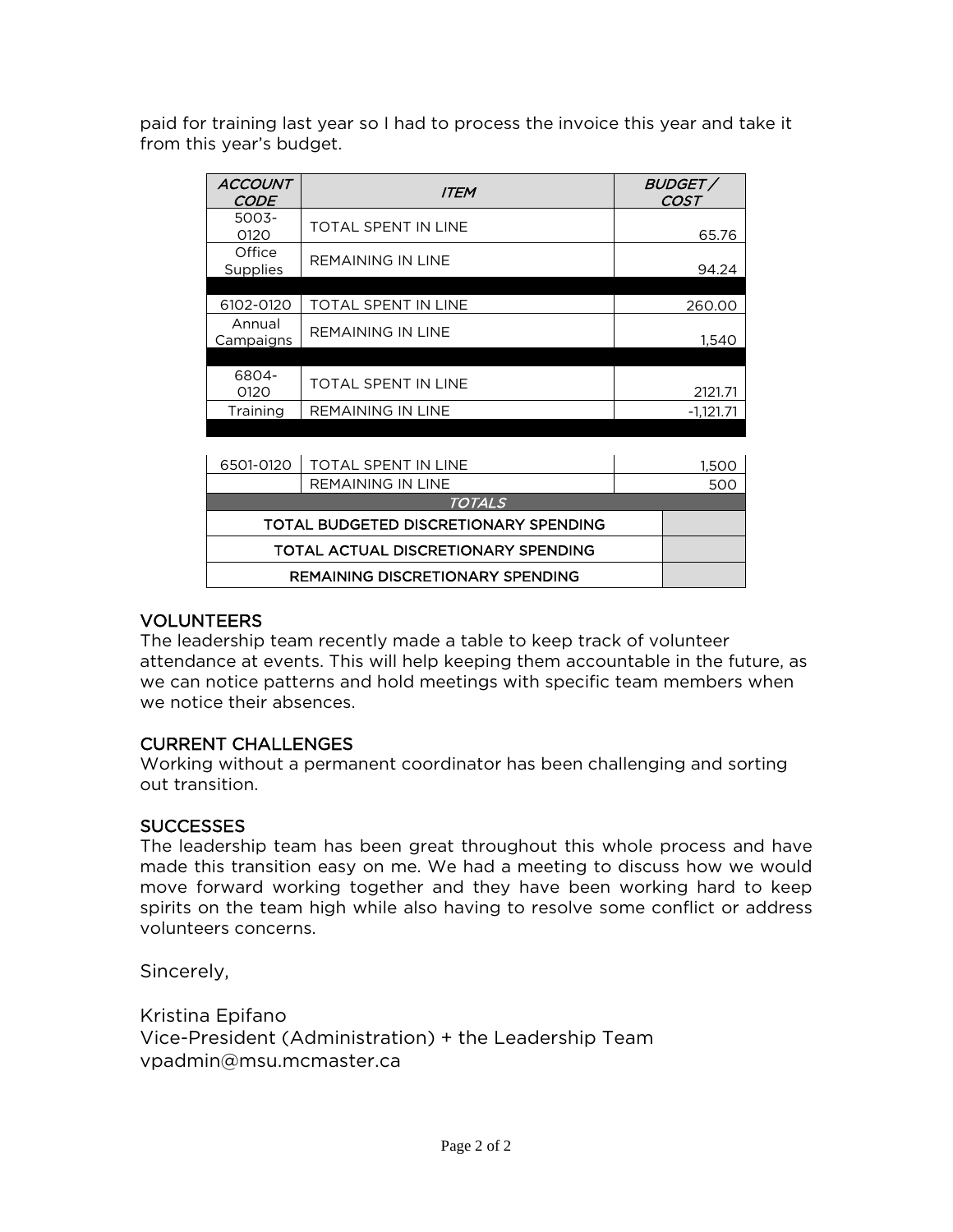![](_page_17_Picture_0.jpeg)

# MEMO

*From the office of*

# Student Community Support **Network Coordinator**

| TO:      | Executive Board                           |
|----------|-------------------------------------------|
| FROM:    | Rohan Lohana, SCSN Coordinator            |
| SUBJECT: | Job Descriptions for Community Connectors |
| DATF:    | November 6, 2018                          |

Dear Executive Board,

For the past two years, the SCSN Community Connector volunteer turnout has been significantly lower. Our team recommends making some changes to the job description to increase the volunteer turnout and also simplify some of the old duties in the job description that might have caused confusion to the applicants.

I am submitting the new changes of the job description which are attached to this email. There are slight changes made to the main responsibilities and functions, with a big change in the name of the position. Below is an explanation of the changes made.

# Position Title:

- Since the inception of the SCSN, Community Connector was that name given to the peripheral volunteers. However, we feel that the name should be changed given the amendments that have been made over last year and how the role has evolved. Thus the proposed name for the role is SCSN Connectors.

# General Scope of Duties:

The original job description only highlights that volunteer are supposed to attend the SCSN events but we believe that their insight can also be used to help plan events as well.

# Supervisory Function:

- The SCSN Community Connectors are expected to show leadership within the community but the job description fails to give exact details as to what it actually entails.
- We feel that the volunteers have the right to pass the foot patrol in designated area.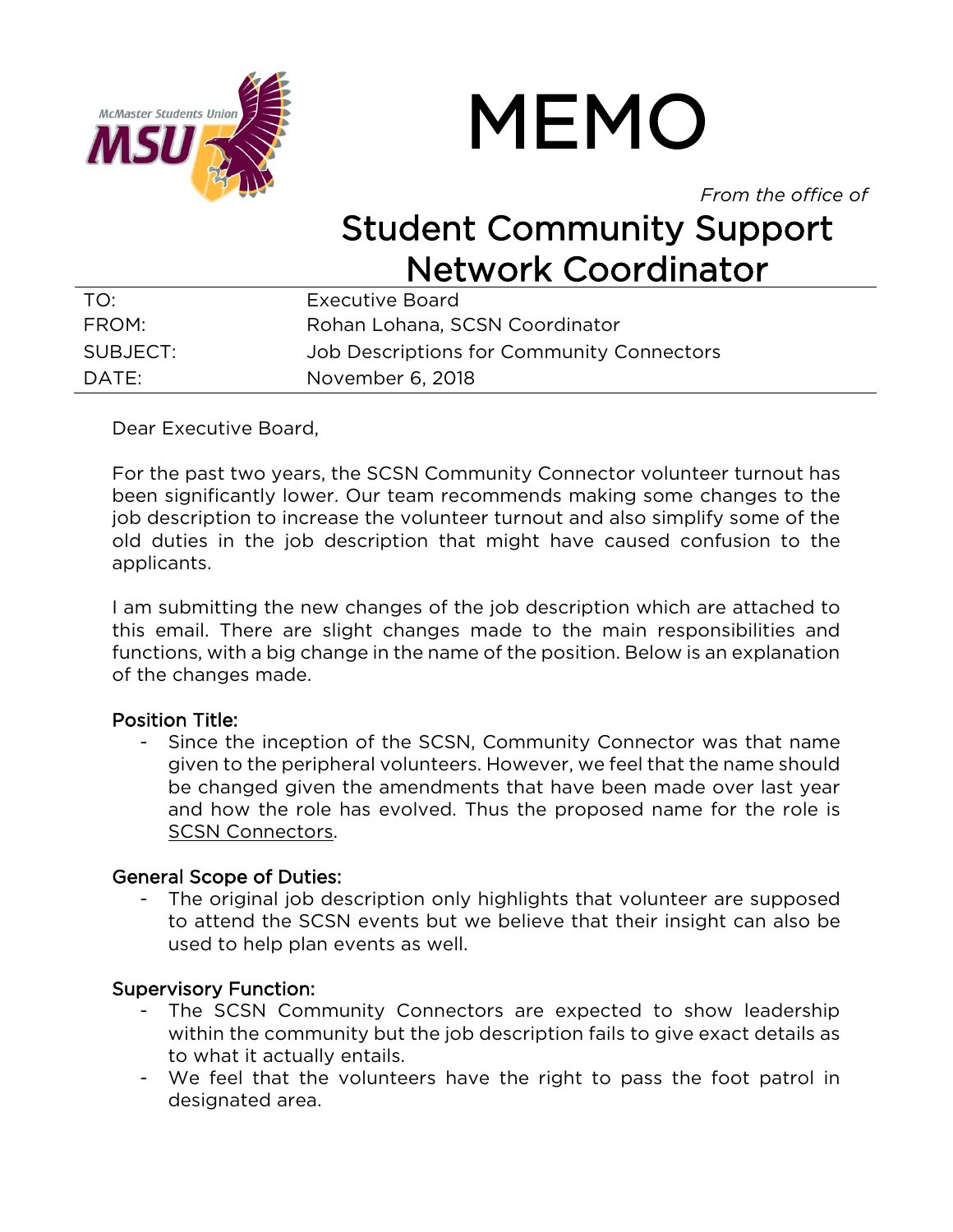- The SCSN Volunteers are required take note and also report any by-law violation to the SCSN Volunteer Coordinator
- We feel that SCSN Community Connectors can do more than just reporting any property by-law violation.
	- o They can report tenant and landlord issues incurred by students
	- o Take note of any major violation or disturbances within student resident areas
	- o Educate students regarding Residential Acts, Neighborhood Bylaws, Home Safety and off-campus housing

I hope you find all these changes reasonable and acceptable

Sincerely,

Rohan Lohana Student Community Support Network (Coordinator) scsn@msu.mcmaster.ca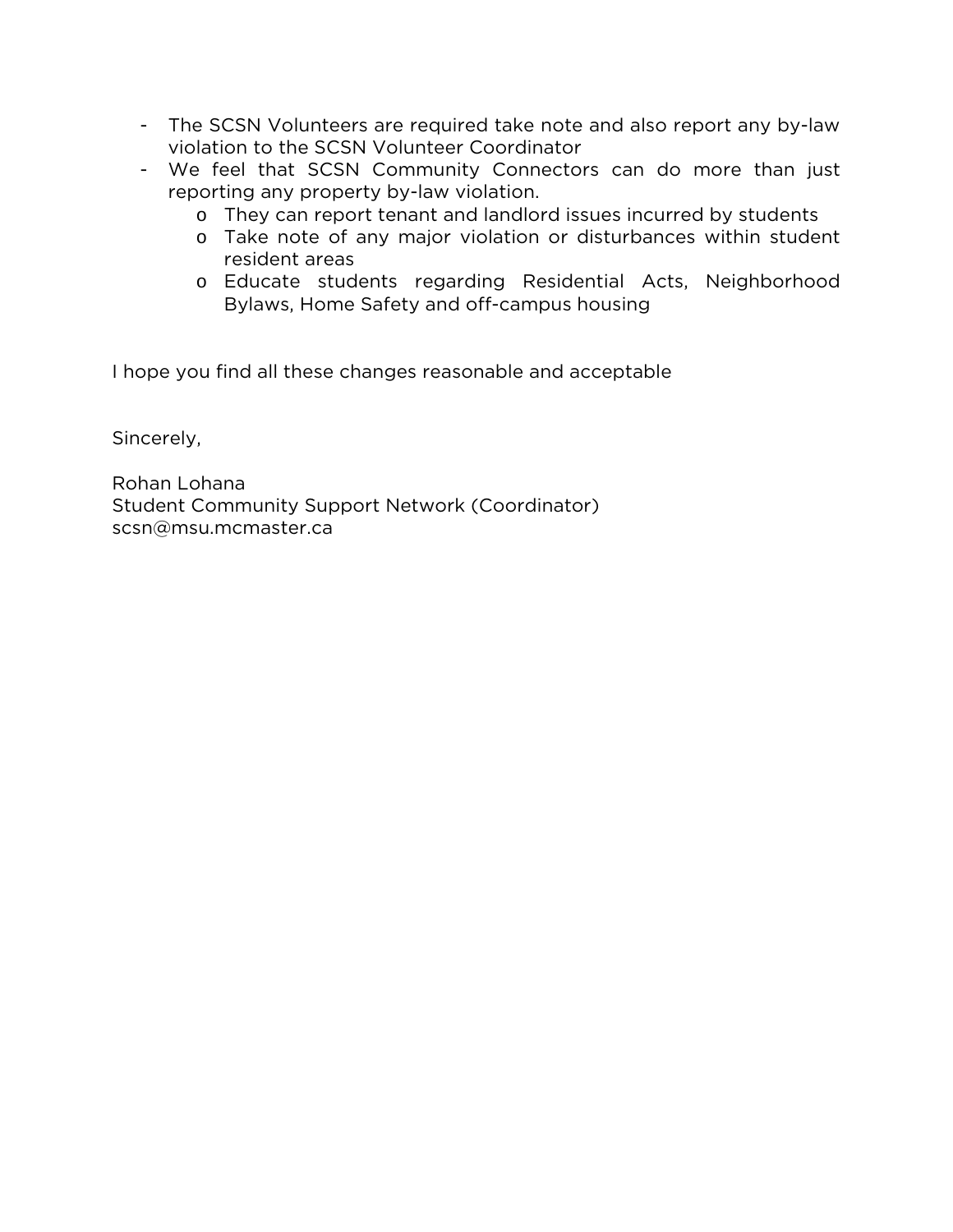![](_page_19_Picture_0.jpeg)

# MEMO

| TO:               | Executive Board                          |
|-------------------|------------------------------------------|
| FROM:             | Maddison Hampel (Operations Coordinator) |
| SUBJECT:          | Part-Time Issues Committee               |
| $\mathsf{DATF}$ : | November 13, 2018                        |

# **Background**

The recommendation to create a Part-Time Issues Committee to provide a forum for part-time staff to address employment issues has been well received. The composition of the committee however has been up for discussion. In consultation with John McGowan and Kristina Epifano, two different proposals for the committee breakdown have been created. These recommendations were created taking into consideration Executive Board feedback from the initial Part-Time Issues Committee proposal on October 25, 2018. These recommendations consider several aspects, including those that may influence an individual's employment within our organization, such as:

- The size of the committee to ensure optimal effectiveness (the MSU has 93 paid part-time positions)
- The different types of positions within the organization (ie. Supervisory, Non-Supervisory)
- The different types of compensation (hourly shifts vs. weekly compensation based on standard hours)
- The different areas and services an individual can work in (e.g. A Customer Service based role within Union Market will face different challenges than an Associate-Vice President position)

# **Recommendation for Composition**

# \*\*Please refer to the "Part-Time Issues Committee Membership Breakdown" document for a detailed explanation of each option

Option #1 consists of 6 representatives and splits up the positions based on their functions. Part-Time Managers are one grouping (21 positions), and Client-Facing and Service-Delivery positions are the others. Client-Facing would refer to hourly positions that deal directly with customers. This grouping encompasses 16 positions and would have 1 representative. The last grouping, Service-Delivery, refers to weekly paid positions that have their hours pre-set, and support their respective service in achieving their goals and service mandate. This includes Assistant Directors and any other weekly paid part-time staff positions within the MSU. This grouping has 54 positions and would have 2 representatives.